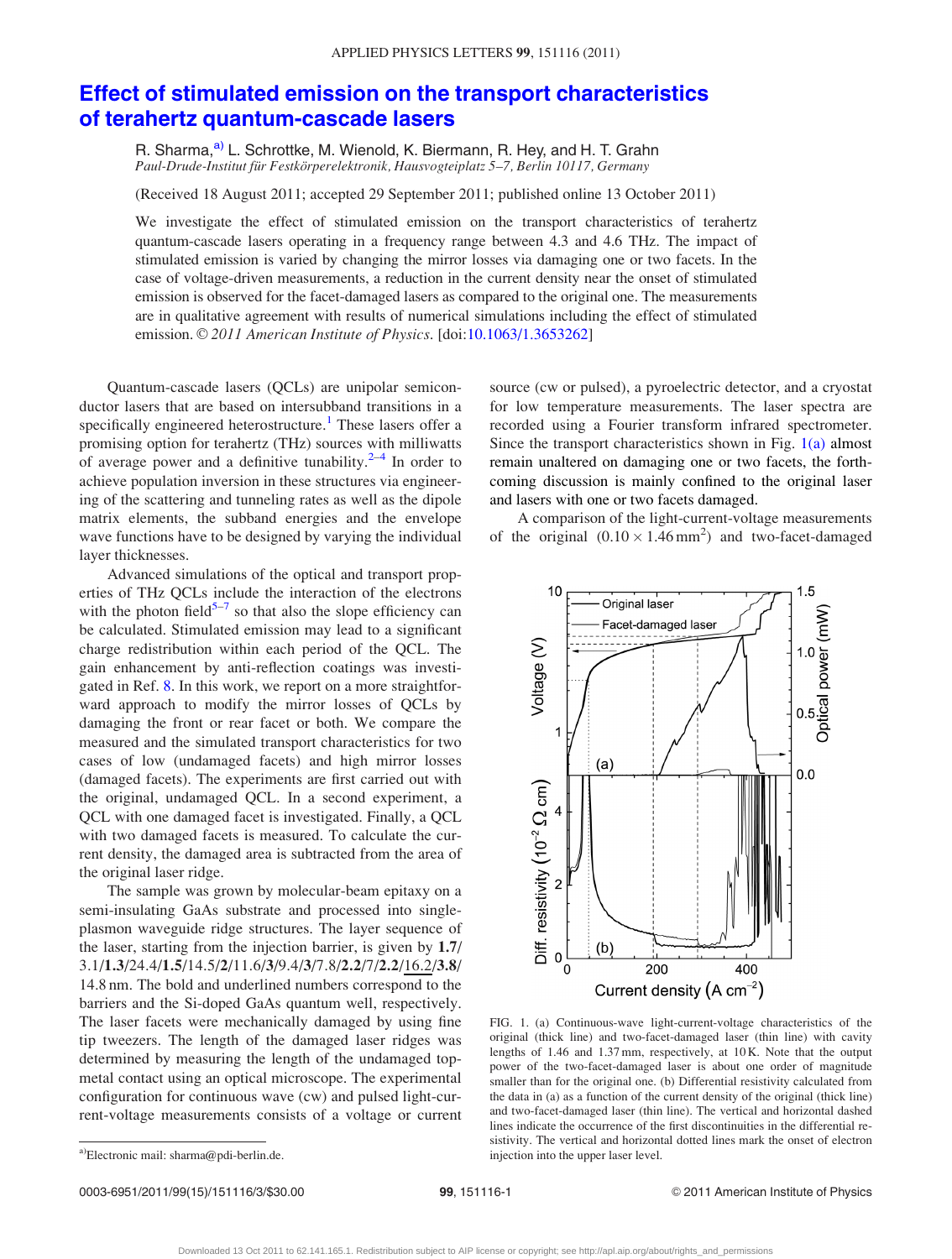$(0.10 \times 1.37 \text{ mm}^2)$  lasers is shown in Fig. [1\(a\)](#page-0-0) recorded at 10 K. The peak output power of the QCL is 1.1 mW. The output power of the laser is drastically reduced, when either one or two facets are damaged. The values of the threshold current densities at 10 K are 200, 279, and 294 A  $\text{cm}^{-2}$  for the original, one-facet-damaged, and two-facets-damaged lasers, respectively. Note that the transport behavior for the original and facet-damaged lasers exhibits a considerable difference above threshold (about 200 A  $cm^{-2}$ ), which is a signature of the effect of stimulated emission on the transport characteristics of the investigated lasers.

In Fig.  $1(b)$ , the differential resistivity calculated from the data in Fig.  $1(a)$  is plotted as a function of the current density. When electrons are injected into the upper laser level (above 2.5 V, cf. vertical and horizontal dotted lines in Fig. [1](#page-0-0)), the differential resistivity decreases very strongly, which is typically observed for THz QCLs (cf. Ref. [2](#page-2-0)). The first discontinuities in the differential resistivity occur at 200 and 290 A  $cm^{-2}$  (cf. vertical and horizontal dashed lines in Fig. [1](#page-0-0)) corresponding to the threshold current densities of the original and two-facet-damaged laser, respectively. Similar discontinuities in the differential resistivity have been observed for mid-infrared QCLs and related to the presence of stimulated emission.<sup>[9](#page-2-0)</sup> Above the discontinuities, the differential resistivity remains nearly constant up to 430 and  $340 \text{ A cm}^{-2}$  for the original and the two-facet-damaged laser, respectively, where instabilities set in. The increase in the current density at a fixed voltage between the facetdamaged and original laser is partly due to stimulated emission. The actual shape of the original and facet-damaged lasers is shown by the scanning electron microscopy (SEM) images in Figs.  $2(a)$  and  $2(b)$ , respectively.

In Figs.  $3(a)$  and  $3(b)$ , the cw laser spectra of the original laser demonstrate that the QCL emits over a frequency range from 4.3 to 4.6 THz. A blue-shift of the central emission fre-



FIG. 2. SEM images of (a) the original facet and (b) the damaged facet with a ridge width of  $100 \mu m$ .



FIG. 3. Cw laser spectra of (a) and (b) the original as well as (c) and (d) the one-facet-damaged QCL.

quency occurs with increasing operating voltage, which is due to the Stark effect. The QCL exhibits multi-mode operation, and the number of modes depends on the operating conditions. At 210 A  $cm^{-2}$ , there are mainly three modes, while two additional modes with much weaker intensity exist on either side of the three modes. However, the number of modes increases with increasing current density [cf. Figs.  $3(a)$  and  $3(b)$ ], which in turn results in a higher operating temperature for cw operation. In contrast, the multi-mode operation of the original laser is reduced to single-mode operation, when one facet is damaged as shown in Figs.  $3(c)$  and  $3(d)$ . The single-mode emission can be explained by the higher threshold gain due to the increased mirror losses. With increasing current density from 340 to 390 A  $\text{cm}^{-2}$ , the emission peak of the facet-damaged QCL is shifted from about 4.52 to 4.61 THz accompanied by an increase of the operating temperature from 15 to 24 K. Note that for the facet-damaged QCL, a current density well above threshold is necessary to be able to record the emission spectra.

The simulations are performed according to the model presented in Ref. [6](#page-2-0). Hence, the effective losses  $\alpha_{\text{eff}} = \alpha/\Gamma$ with  $\alpha = \alpha_w + \alpha_m$  have to be determined, where  $\Gamma$  denotes the confinement factor,  $\alpha_w$  the waveguide losses, and  $\alpha_m$  the mirror losses. Assuming a reflectivity of  $R_1 = R_2 = 0.3$  for each facet, we obtain a value of  $8.3 \text{ cm}^{-1}$  for the mirror losses of the original laser. The waveguide losses can be derived from the analysis of the threshold current densities for lasers with different cavity lengths  $L^{10}$  $L^{10}$  $L^{10}$  As far as the experimental part is concerned, we have measured the lightcurrent-voltage characteristics under pulsed operation of undamaged laser stripes with cavity lengths of 1.09, 1.22, 1.46, as well as 3.47 mm and a width of 0.1 mm. The corresponding threshold current densities are 186, 172, 164, and 133 A cm<sup>-2</sup>, respectively. In order to determine  $\alpha_w$ , we plot the threshold current density as a function of 1/L. Using the mirror losses for the original laser given above, a value of  $15 \text{ cm}^{-1}$  is determined for the waveguide losses. Since the waveguide losses are assumed to be the same in the original and facet-damaged lasers and the threshold current densities of the facet-damaged lasers are known, we can now determine the mirror losses for the one-facet-damaged and